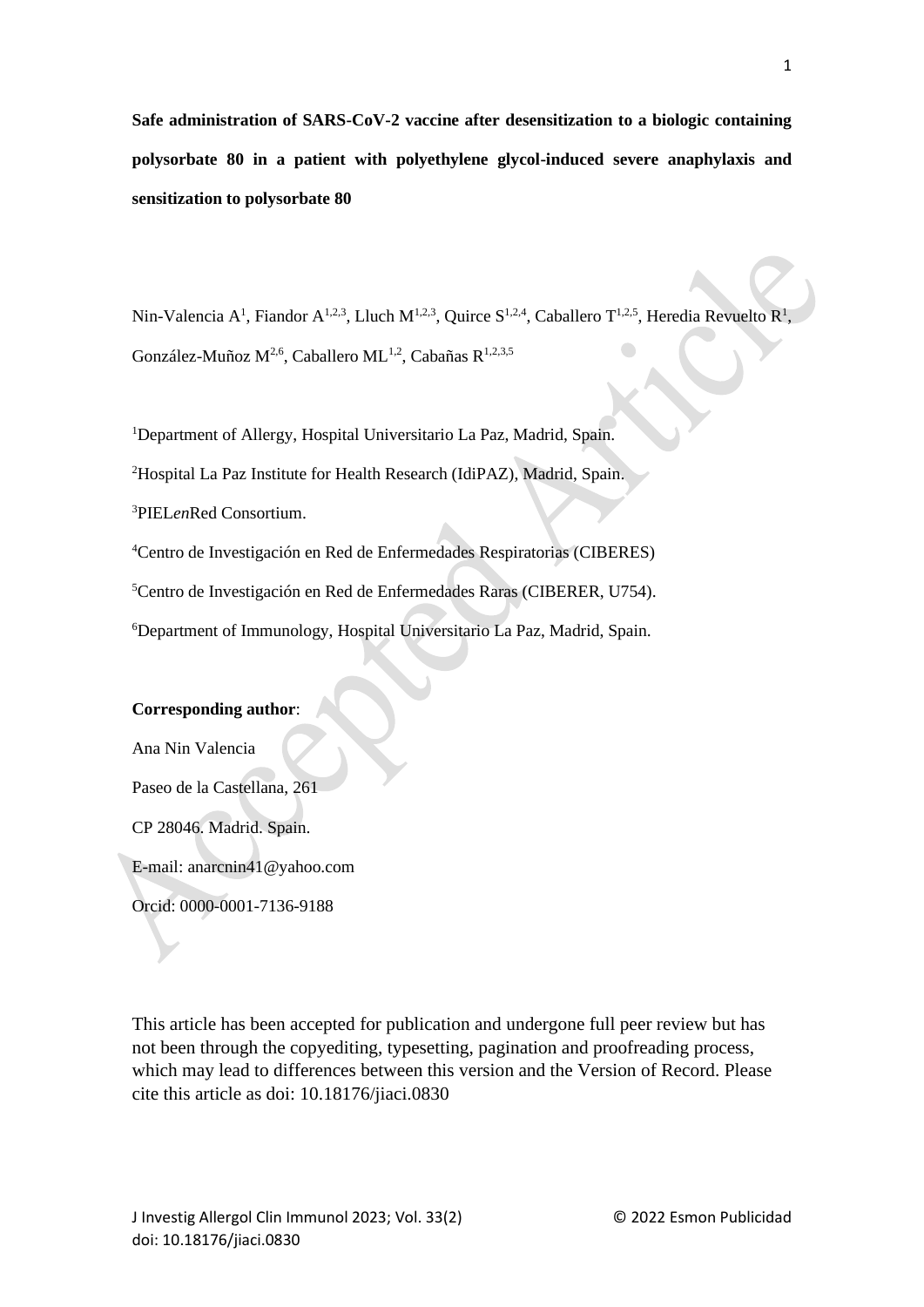**Key words:** Polyethylene glycol. Polysorbates. Allergy. Desensitization. Infliximab. SARS-CoV-2 vaccine.

**Palabras clave:** Polietilenglicol. Polisorbatos. Alergia. Desensibilización. Infliximab. Vacuna COVID 19.

## **CASE REPORT**

Polyethylene glycols (PEGs) and structurally related polysorbates (PEG sorbitans) are polyether compounds derived from ethylene oxide, which are widely used as excipients and conjugated pharmaceuticals. PEG has recently been studied as an unsuspected, highrisk "hidden" allergen that can cause systemic allergic reactions. [1]

In November 2020, a 61-year-old man developed a severe allergic reaction to a PEGbased colonoscopy preparation containing PEG-3350 (Moviprep®). Immediately after taking this drug, he experienced generalized urticaria with labial angioedema, vomiting, dysphagia, presyncope, hypotension and tachycardia. He was treated with intravenous fluids, metoclopramide 10 mg, methylprednisolone 40 mg and dexchlorpheniramine 5 mg with little improvement, requiring treatment in the emergency room with a second dose of all these drugs together with intravenous hydrocortisone 200 mg, with total resolution of his symptoms. It should be noted that despite the severity of the reaction, epinephrine was not administered. The patient reported that he had previously presented pruritic erythematous macules when using some shower gels.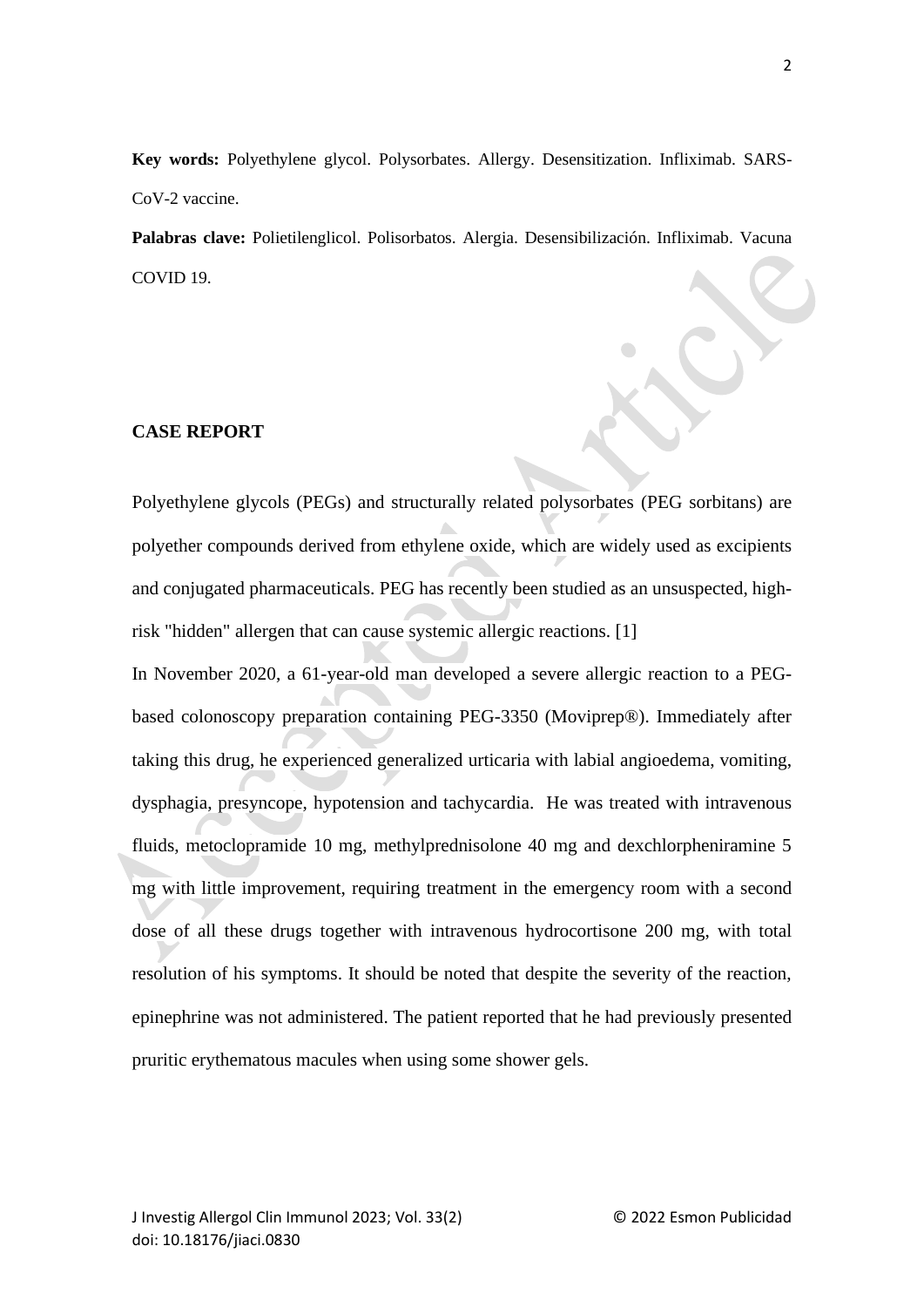In January 2021, an allergy workup was carried out in the allergy department, skin prick tests (SPTs) were performed with undiluted Moviprep® and PEG-2000 (0.16 mg/ml) with positive results (wheals of 7x7 and 4x5 mm, respectively). He was diagnosed with anaphylaxis due to Moviprep® and sensitization to PEG-2000. It was advised to avoid all drugs and vaccine preparations containing PEG of any molecular weight (MW).

Two months later, the patient was diagnosed with Crohn's disease with stenosing debulking and the gastroenterologist indicated treatment with adalimumab. Given the need for vaccination for COVID 19 before starting the biological, he was referred back to our department since all available vaccines against SARS-CoV2 contain PEG or polysorbate. It is also noted that adalimumab contains polysorbate 80 (PS80) as an excipient.

SPTs were performed with Comirnaty® (Pfizer-BioNTech) and Vaxzevria® (AstraZeneca) vaccines, trometamol, PS80 and PS20 with negative results. Intradermal test with trometamol (0.1 mg/mL) was negative, whereas it was positive with PS80  $(0.04 \text{mg/mL})$  and PS20  $(0.04 \text{mg/mL})$  (both wheals of 7x7 mm).

Basophil activation test (BAT) was performed with positive results to Comirnaty vaccine® (10% basophil activation), Vaxzevria vaccine® (9.6%), PEG-2000 (18.8%), PS20 (21.8%), PS80 (9.4%), PEG-3350 (13%) and adalimumab (8.4%).

Since no anti-TNF alpha treatment was available for Crohn's disease that did not contain polysorbate excipients, it was decided to perform a desensitization procedure with infliximab, an intravenous biological drug containing PS80, after consultation with the gastroenterologist and informed consent of the patient. Table I shows the adjusted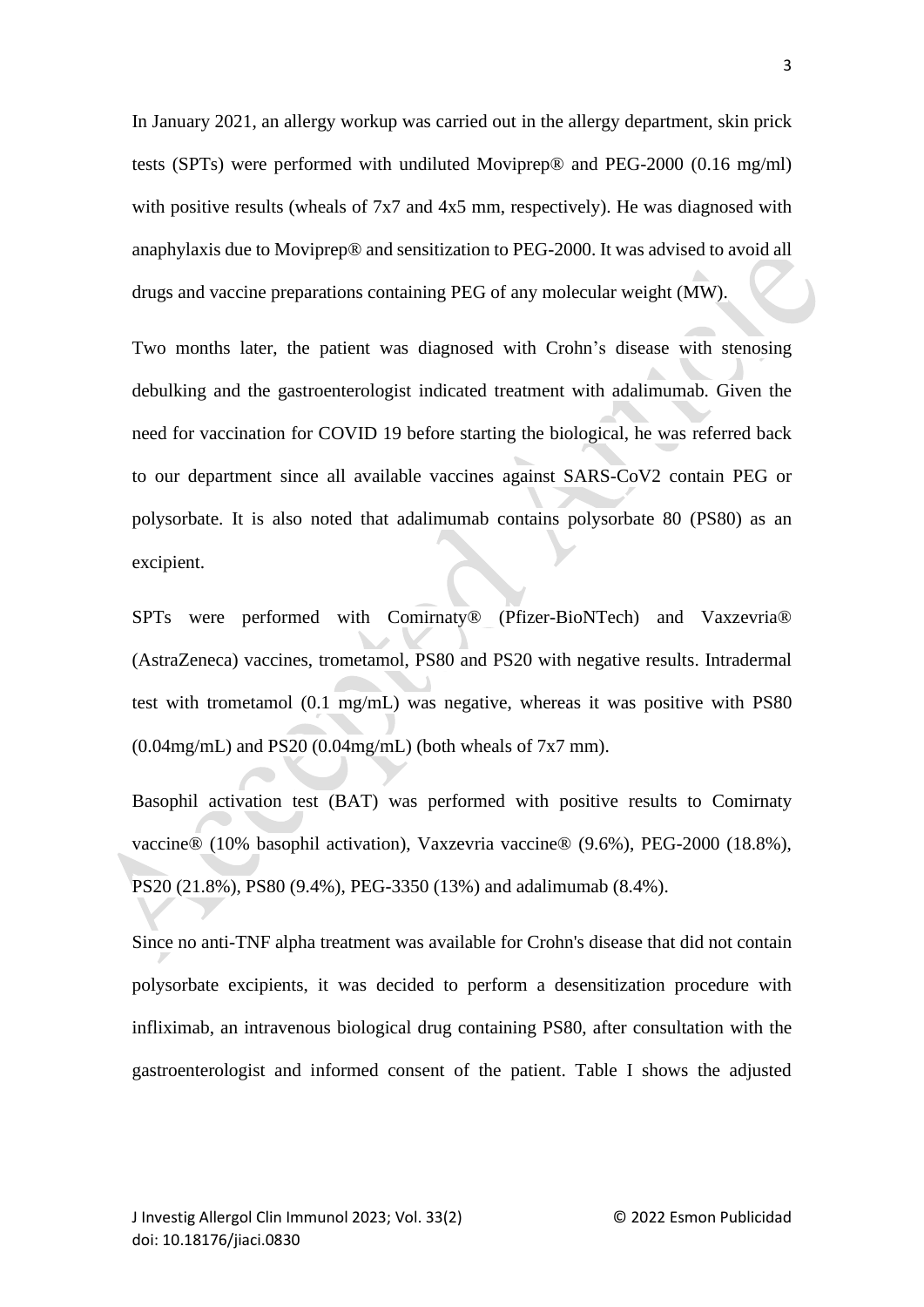protocol that was carried out according to the dose prescribed by the gastroenterologist. The protocol was based on that designed by Lee et al. [2] and adjusted to the dose prescribed by the gastroenterologist with administration scheme according to the manufacturer's protocol (infliximab dose of 470 mg containing 2.35 mg of PS80, maintenance schedule every 8 weeks). The patient tolerated all six infliximab desensitization procedures to date without incident; in the latter, the dose of infliximab was doubled, and it was also well tolerated. On the second day of infliximab desensitization, Janssen SARS-CoV-2 vaccine containing 0.16 mg of PS80 was also administered at the end of the infliximab administration, and was well tolerated by the patient. The Janssen vaccine was chosen because it contained PS80 as an excipient and only one dose of this vaccine was needed to immunize the patient.

After some time, a new dose of Jansen or AstraZeneca SARS-CoV2 vaccine was requested but it was not available. A study of the immune response against SARS-COV-2 was carried out by the immunology department, verifying good levels of humoral and cellular response to SARS-COV-2. The cellular immunity pattern showed that the patient had been in contact with the SARS-CoV2 virus after vaccination.

From 1989 through 2017, there were 53 reports to the US Food and Drug Administration (FDA) describing anaphylactic reactions in which PEG-containing bowel preparations or laxatives were the primary or only suspected causative agent. Regarding biologics, in the last 20 years there has been an increase in reports to the FDA of anaphylaxis to these drugs. The mechanisms of these reactions are not clear, however, in a large number of them PEG or polysorbates were involved. [3]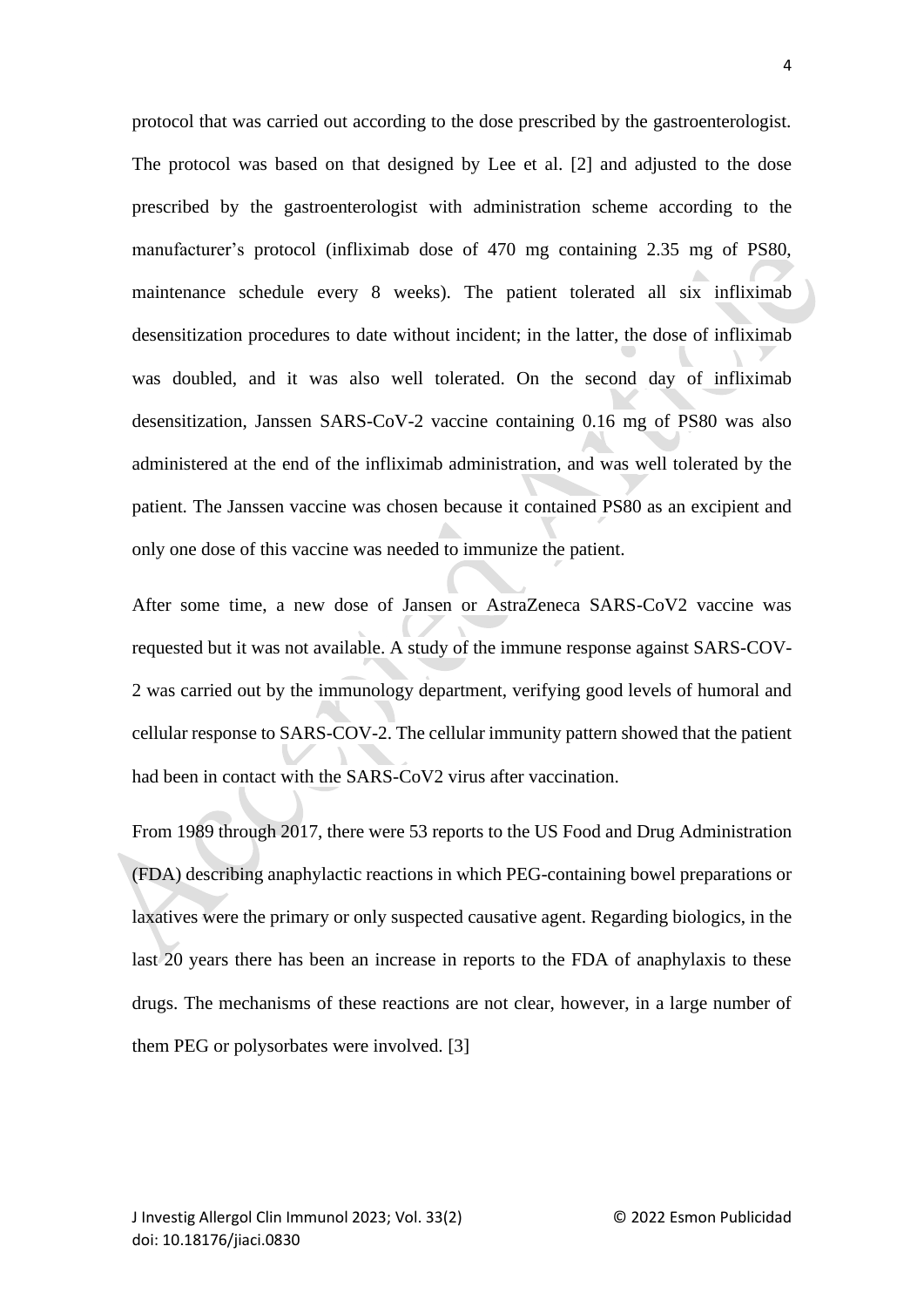It is interesting that in our patient, whose anaphylactic reaction was due to PEG-3350 contained in a laxative, sensitization to PEG-3350 and PEG-2000 was found together with PS80 and PS20, demonstrated by skin tests and BAT. Although there is limited evidence that PEGs may cross-react with certain polysorbates, cross-reactivity between PEG-3350 and PS80 has been seen in patients who reacted to both [4] and has also been shown in patients with positive skin testing to both excipients and a history of immediate hypersensitivity reactions to PEG. [5]

In our patient, given the risk of this cross-reactivity and the history of severe anaphylaxis but also the need to use a biological drug for his underlying disease, desensitization with a biological drug containing PS80 was the best option. In addition, infliximab was chosen for desensitization due to its maintenance intravenous administration rather than other biologics that require subcutaneous administration.

The Pfizer-BioNTech and Moderna SARS-CoV-2 vaccines were approved in December 2020 and some cases of anaphylaxis have been reported following their administration [6]. PEG and polysorbate have been postulated to cause these potential IgE-mediated reactions; however, in very few cases they were demonstrated [7, 8]. Our patient had risk factors for a severe reaction to these vaccines, so the administration of one of them during the desensitization regimen with infliximab/PS80 was adequate.

In conclusion, we report the safe administration of a SARS-CoV-2 vaccine and a biologic drug containing PS80 to a PS80-sensitized patient, after following a desensitization regimen. To our knowledge, this is the first report of such a procedure.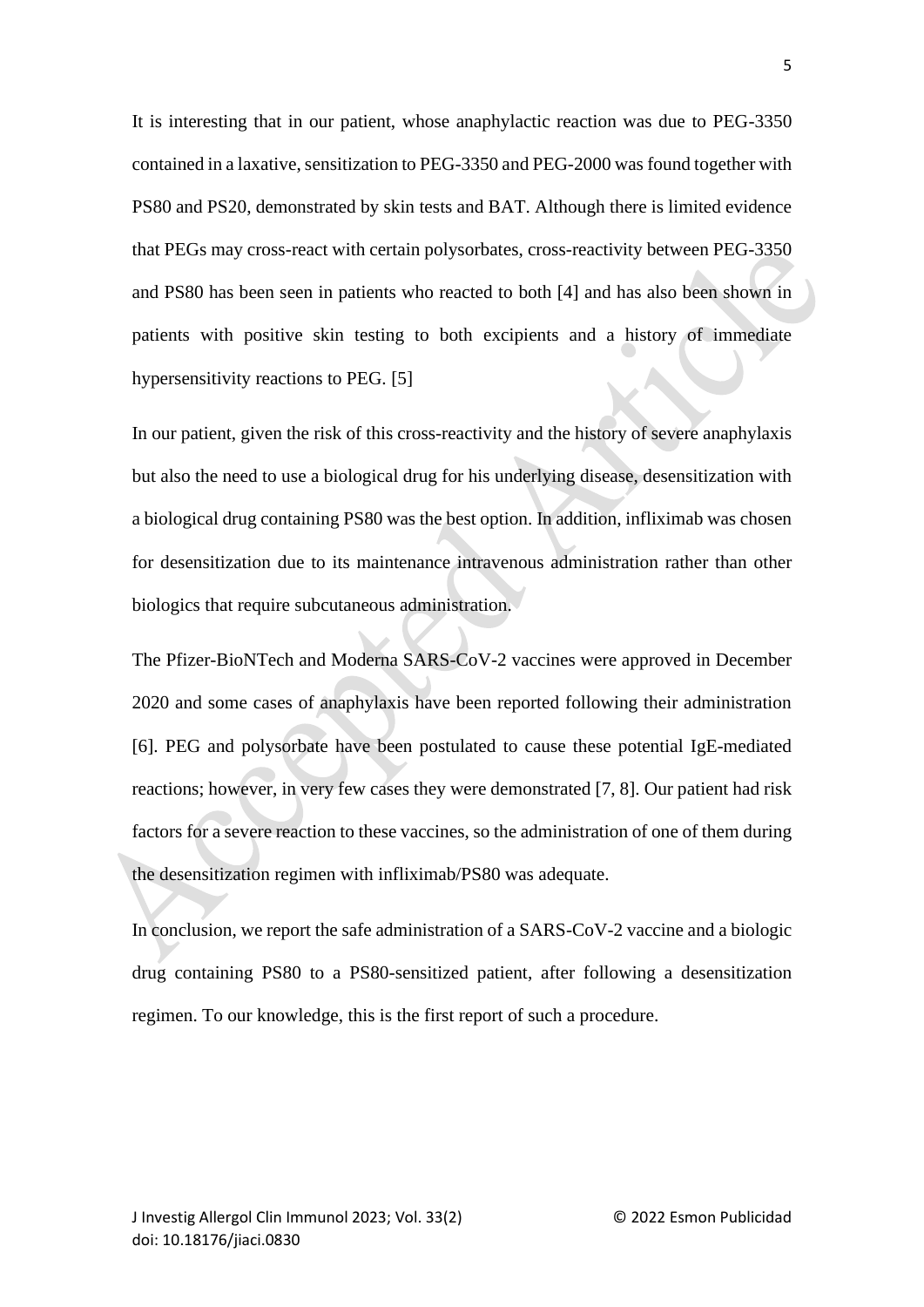Specific financial sources have not been received or used for this study.

The authors declare that they have no conflicts of interest.

J Investig Allergol Clin Immunol 2023; Vol. 33(2) © 2022 Esmon Publicidad doi: 10.18176/jiaci.0830

 $\bigcirc$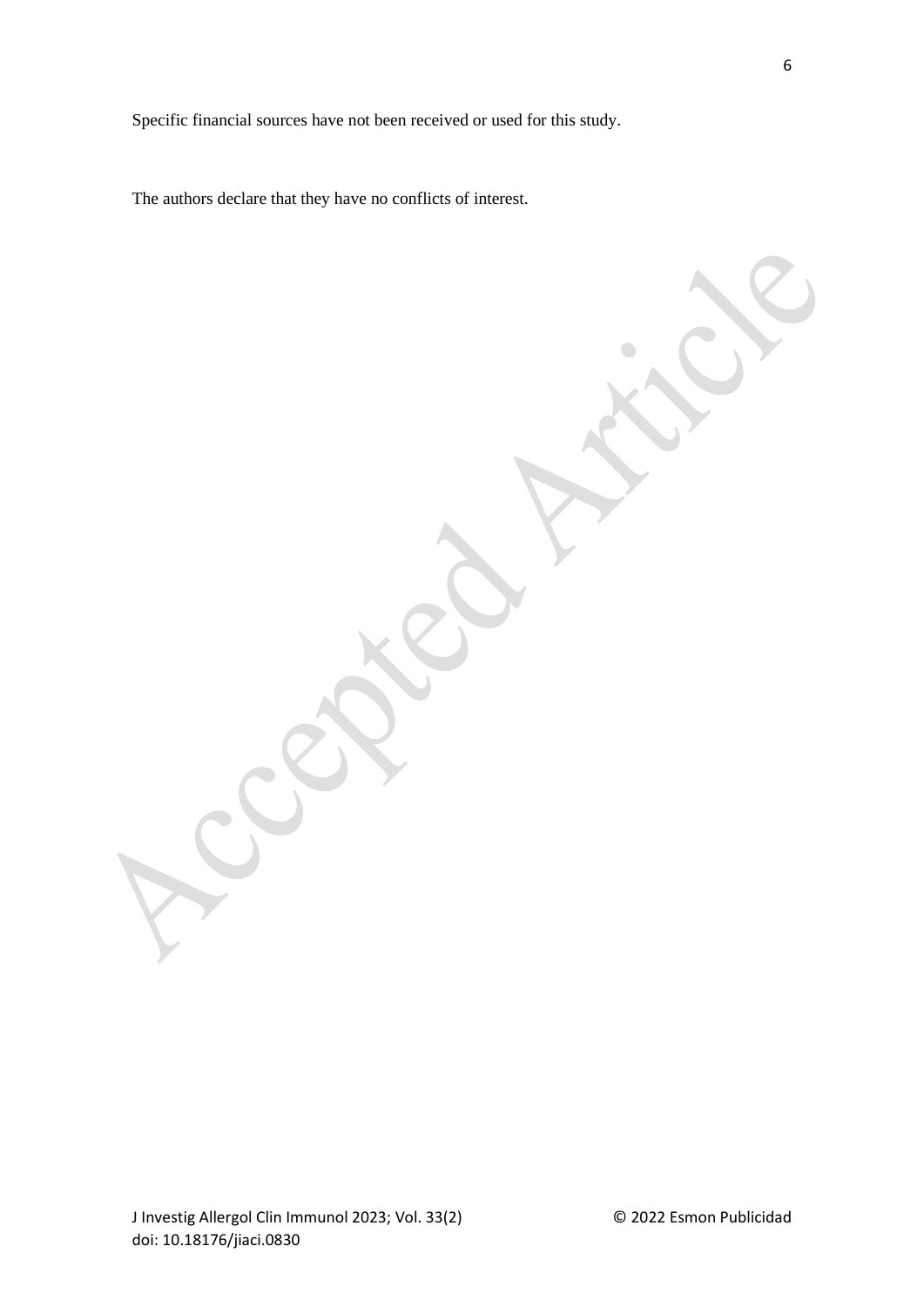## **References**

- 1. Sellaturay P, Nasser S, Ewan P. Polyethylene Glycol-Induced Systemic Allergic Reactions (Anaphylaxis). J Allergy Clin Immunol Pract 2021;9:670-5.
- 2. Lee CW, Matulonis UA, Castells MC. Rapid inpatient/outpatient desensitization for chemotherapy hypersensitivity: standard protocol effective in 57 patients for 255 courses. Gynecol Oncol 2005;99:393-9.
- 3. Caballero ML, Krantz MS, Quirce S, Phillips EJ, Stone CA Jr. Hidden Dangers: Recognizing excipients as potential causes of drug and vaccine hypersensitivity reactions. J Allergy Clin Immunol Pract 2021;9:2968-82.
- 4. Wenande E, Kroigaard M, Mosbech H, Garvey L. Polyethylene glycols (PEG) and related structures: overlooked allergens in the perioperative setting. A A Case Rep 2015;4:61-4.
- 5. Stone CA Jr, Liu Y, Relling MV, Krantz MS, Pratt AL, Abreo A, et al. Immediate Hypersensitivity to Polyethylene Glycols and Polysorbates: More Common Than We Have Recognized. J Allergy Clin Immunol Pract 2019;7:1533-40.
- 6. Shimabukuro TT, Cole M, Su JR. Reports of Anaphylaxis After Receipt of mRNA COVID-19 Vaccines in the US-December 14, 2020-January 18, 2021. JAMA 2021;325:1101-2.
- Banerji A, Wickner PG, Saff R, Stone CA Jr, Robinson LB, Long AA, et al. mRNA Vaccines to Prevent COVID-19 Disease and Reported Allergic Reactions: Current Evidence and Suggested Approach. J Allergy Clin Immunol Pract 2021;9:1423-37.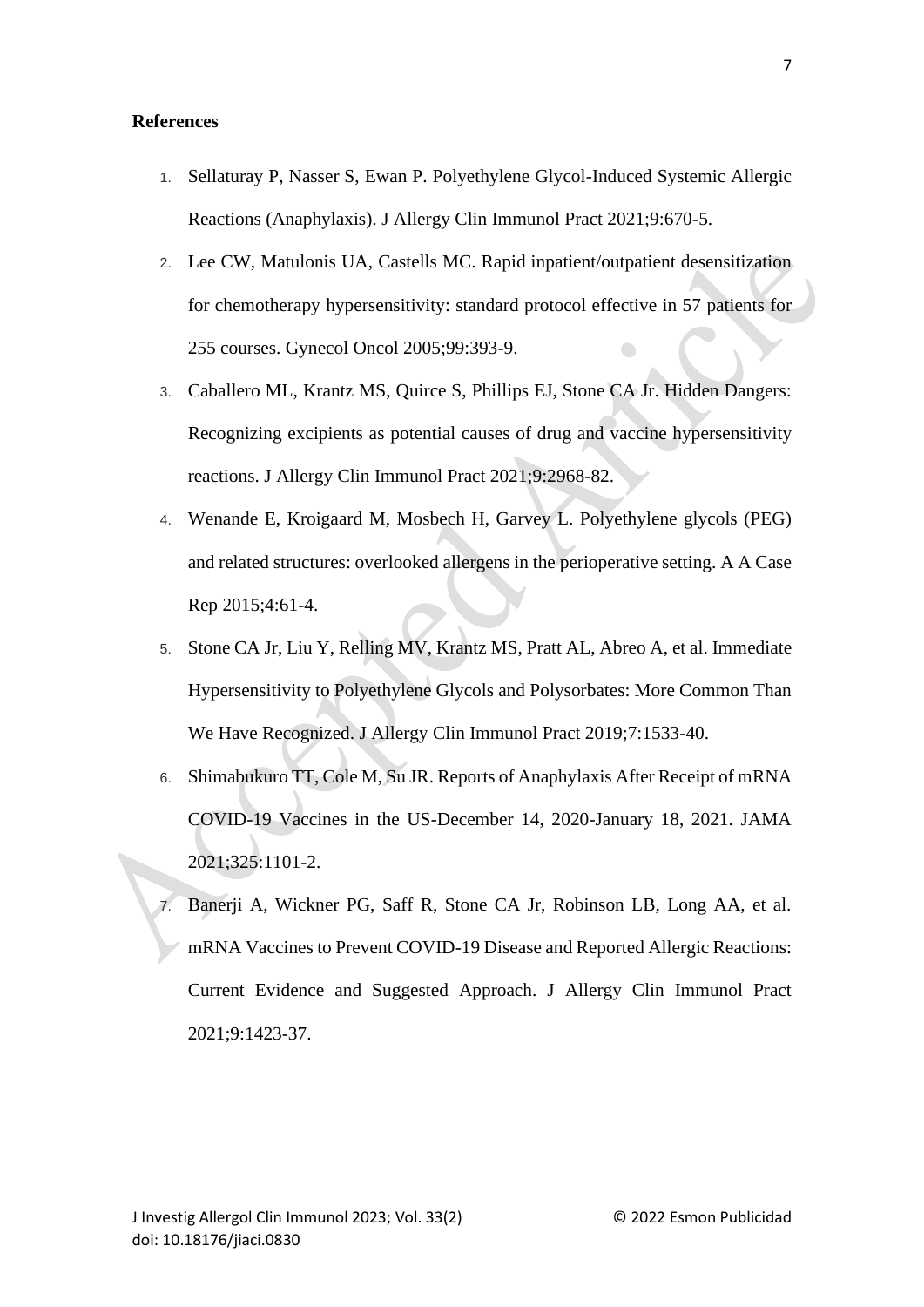8. Habran M, Vandebotermet M, Schrijvers R. Polyethylene glycol allergy and immediate-type hypersensivitity reaction to COVID-19 vaccination: case report. J Investig Allergol Clin Immunol 2021 26:0.